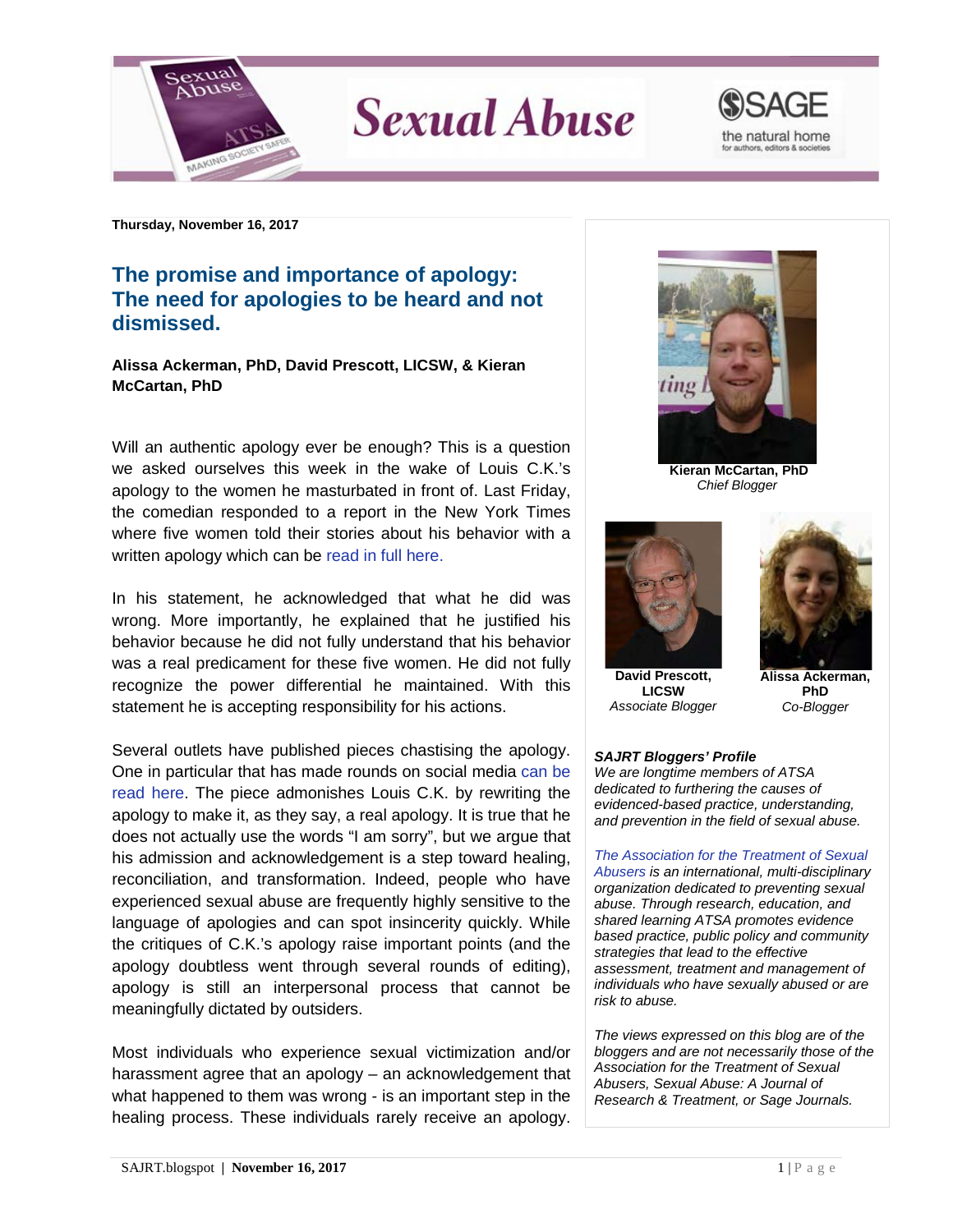Perhaps one reason that apologies are hard to come by is that when they are given they are perceived as inauthentic or not good enough. At the same time, sensitivity is required; an apology should never be written in a way that compels the person harmed to accept it or forgive before they are ready.

The Louis C.K. apology offers a teachable moment for anyone who has ever committed a harmful sexual act. It shows that it can be done and it can be powerful. It takes courage to own up to harmful behavior, but doing so offers a space for authentic connection. It is unfortunate that what appears to be a meaningful apology is met with judgement and admonishment – the very things that lead to disconnection. Professionals working with people who have abused often observe that these individuals often have intense trouble expressing their thoughts as eloquently as they and others would like. Sometimes this is due to intellectual and other learning disabilities. At other times it can be due to shame and self-hatred as a result of their actions. In the end, it is the dialog that is the most important.

In previous posts (link them here) we have written about restorative justice and how it might be beneficial in cases involving sexual harm. Restorative justice (RJ) is a framework that focuses on repairing the harm that was caused. The most typical RJ practice, victim-offender mediation, puts the person who caused harm and the person who was harmed in the same room. This can be daunting for survivors of sexual violence, which has made RJ inaccessible in most cases of sexual harm.

Professionals have not made their minds up as to whether RJ is useful in cases of sexual violence, as many believe it can cause secondary trauma for the survivor or allows the individual who offended to relive and "enjoy" the abusive incident(s). Acknowledging that, it is important to remember that in most cases both the individual who caused harm and the one who was harmed will come into contact with each other at some point in the future, as over 80% of sexual abuse cases involve people known to one another. When RJ is used in cases of sexual violence, (i.e. in CoSAs) an apology – usually written and passed via a third party – can be seen as lacking legitimacy. We end up with a challenging paradox of wanting heartfelt and freely given apologies, but do not fully engage in processes that enable this to happen.

If done correctly, one positive outcome of RJ type sessions is the insight gained by the individual who causes harm. RJ can help people understand the impacts of their actions and their offending behavior. It can also help survivors gain an understanding of why they were victimized. For RJ to begin to be effective, the individual who caused harm must admit to their offense(s) and must offer an apology.

It is easy to point fingers at celebrities about which we know little. It is easy to unleash our collective rage at these public figures. However, this outrage does not and will not end sexual violence because most people who act in sexually inappropriate ways do not fully understand that their behavior is harmful.

Louis C.K. is a prime example of this. He justified his behavior and believed that it was acceptable because he asked the women before he masturbated in front of him. He did not understand the impact of his behavior until much later. This in no way excuses his actions, but it provides a framework for understanding the mindsets of many people who act in sexually inappropriate ways.

Each of us has been affected by sexual abuse in one way or another. One of the authors, Alissa, is a survivor of sexual violence and participates in restorative justice type sessions with men in